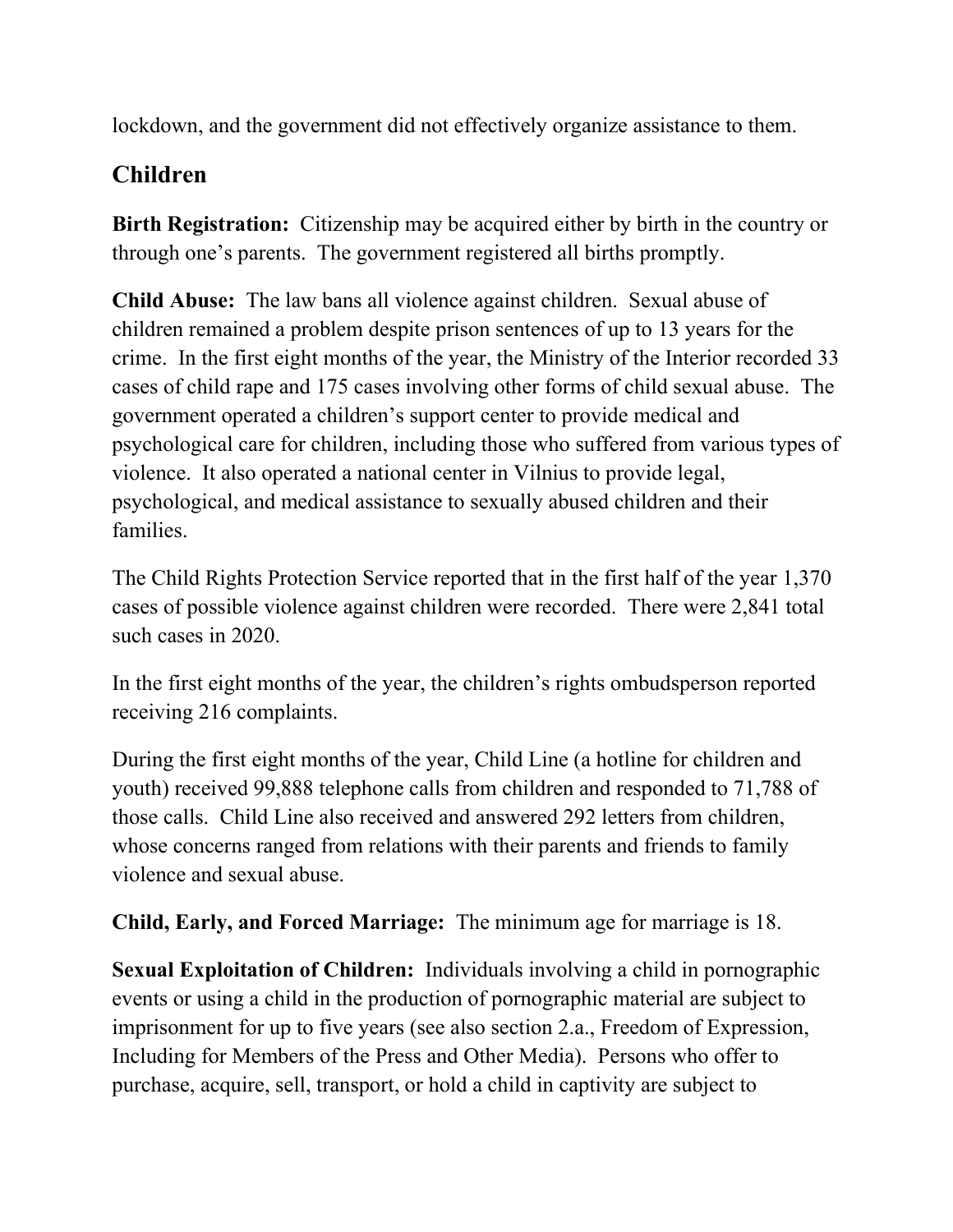imprisonment for three to 12 years. The Office of the Ombudsperson for Children's Rights reported receiving two complaints of alleged sexual exploitation of children during the first eight months of the year. According to the Ministry of the Interior, during the first eight months of the year, officials registered 124 criminal cases involving child pornography. The age of consent is 16.

**Institutionalized Children:** According to experts from the Human Rights Monitoring Institute and other NGOs, deinstitutionalization of childcare was slow, and 1,533 children were still in state care institutions. As of September 1, the children's rights ombudsperson had opened two investigations regarding abuses of children's rights in orphanages and large-family foster homes.

**International Child Abductions:** The country is a party to the 1980 Hague Convention on the Civil Aspects of International Child Abduction. See the Department of State's *Annual Report on International Parental Child Abduction* at [https://travel.state.gov/content/travel/en/International-Parental-Child-](https://travel.state.gov/content/travel/en/International-Parental-Child-Abduction/for-providers/legal-reports-and-data/reported-cases.html)[Abduction/for-providers/legal-reports-and-data/reported-cases.html.](https://travel.state.gov/content/travel/en/International-Parental-Child-Abduction/for-providers/legal-reports-and-data/reported-cases.html)

# **Anti-Semitism**

The Jewish community consisted of approximately 4,000 persons. There were reports of anti-Semitism on the internet and in public.

On January 27 (International Holocaust Remembrance Day), member of parliament and then chair of the Parliamentary Commission for the Cause of Freedom and National Historical Memory Valdas Rakutis authored an article published by media outlets which stated, "After all, there was no shortage of Holocaust perpetrators among the Jews themselves, especially in the ghetto selfgovernment structures." Rakutis's article drew criticism from the prime minister, the foreign minister, and the Jewish community. On January 29, Rakutis stepped down as chair of the parliamentary commission but did not apologize or withdraw his remarks. On February 22, Vilnius prosecutors announced that they had declined to open a pretrial investigation into Rakutis's comments on the Holocaust, stating his article did not violate the laws on genocide denial.

On April 15, parliament appointed Arunas Bubnys as director of the Genocide and Resistance Research Center of Lithuania (GRRCL), despite the June 2020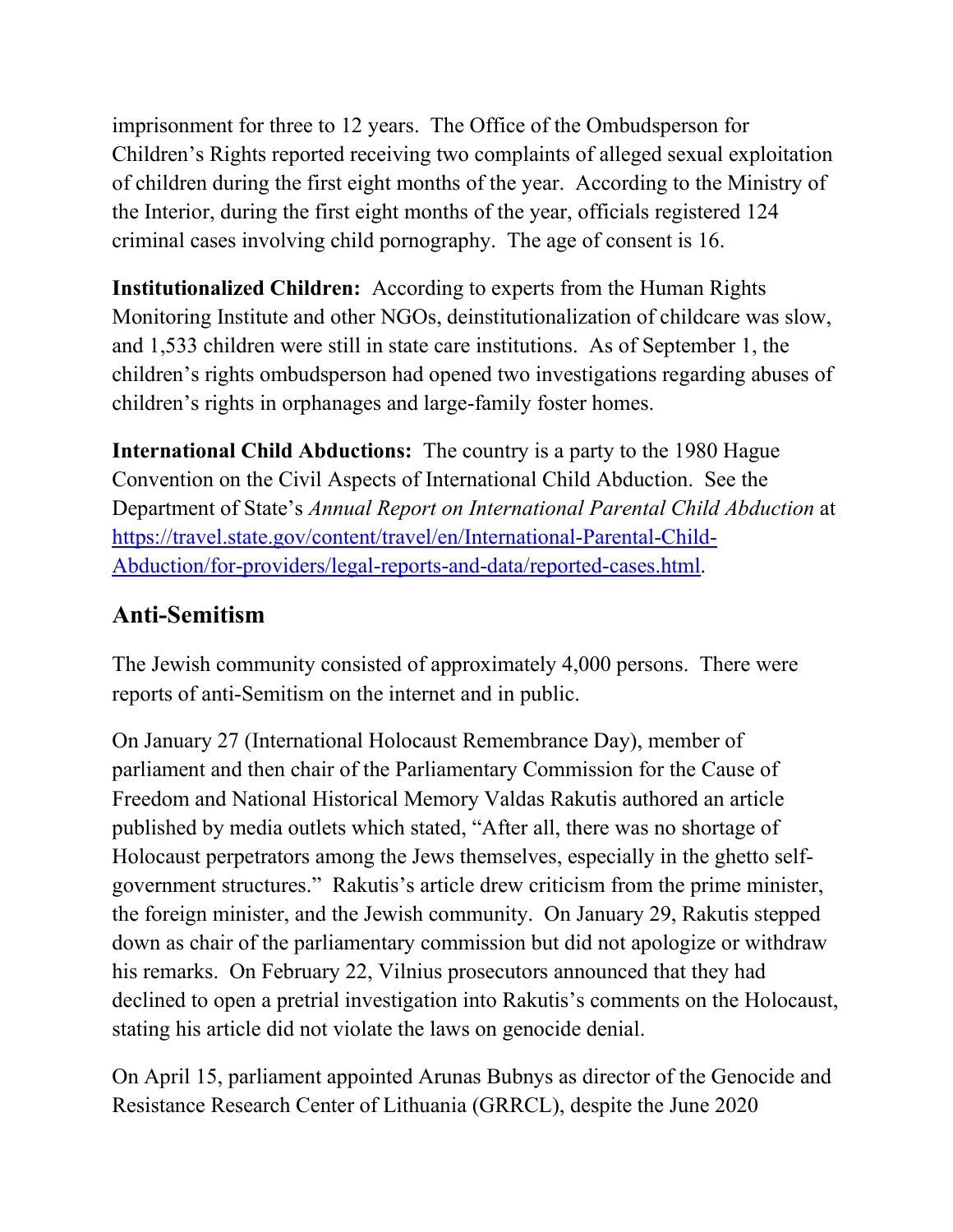publication by the website *defendinghistory.com* of an article with Bubnys photographed delivering a speech at a rally in front of photographs of Nazi collaborators Jonas Noreika and Kazys Skirpa. At the time of the appointment, Bubnys was head of the GRRCL's Department of Historical Research. In October 2020, during his tenure as head of the department, Bubnys ran for parliament as a candidate of the National Union Party (NUP), a far-right nationalist political party. He was not elected, and in April he announced that he had left the NUP. In an interview with the *15min.lt* news portal on May 4, Bubnys spoke regarding Jonas Noreika, admitting that "there were both positive and, let's say, negative things in his activities."

The municipal government of Ukmerge district continued to resist calls for the removal of a monument to former partisan Juozas Krikstaponis, who, based on the conclusion of the GRRCL, took part in the killing of Jews in Belarus in 1941. In a letter to the mayor of Ukmerge in May, Minister of Foreign Affairs Gabrielius Landsbergis suggested that the monument be relocated to the outskirts of the city.

On September 8, employees of a nearby German law firm found and erased a swastika drawn on a sign marking the old Jewish cemetery of Snipiskes. Representatives of the Jewish Community of Lithuania reported that unknown persons redrew it a few days later. On September 9, workers caring for the Jewish cemetery on Radivilenu Road in Kaunas reported vandalism at the cemetery, including at least three grave sites that had been dug up, likely by thieves searching for valuables.

On September 10, a sign listing information regarding a site in Kretinga where Jews were killed during the Holocaust was vandalized. Police started a pretrial investigation. Police had instructions to take measures to deter illegal activities, including vandalism, with special attention to maintaining order on specific historical dates and certain religious or cultural holidays.

On November 1, it was reported that vandals dismantled a Jewish monument and destroyed its foundation at Kedainiai, where 1,125 Jews were massacred during the Holocaust.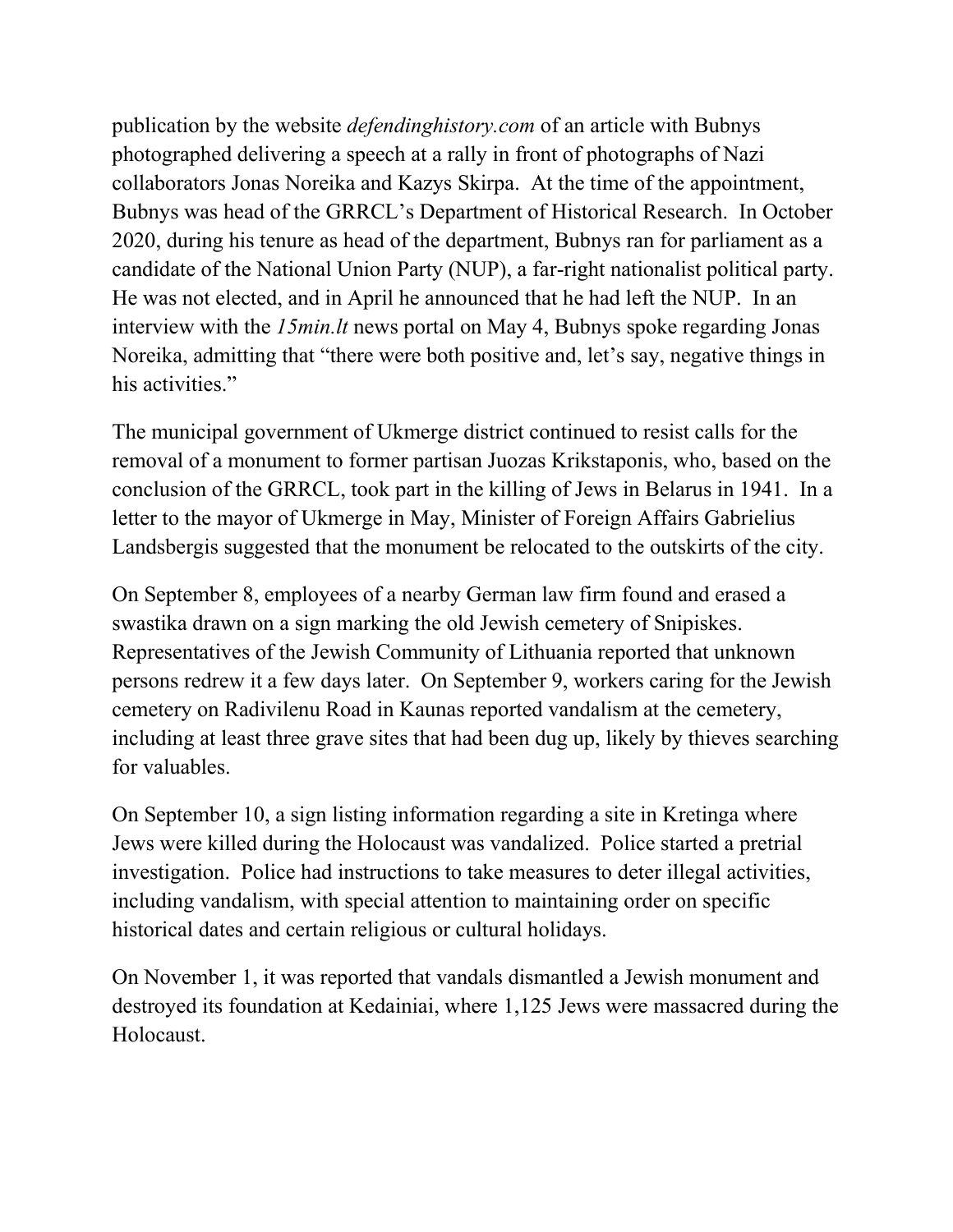### **Trafficking in Persons**

See the Department of State's *Trafficking in Persons Report* at [https://www.state.gov/trafficking-in-persons-report/.](http://www.state.gov/j/tip/rls/tiprpt/)

### **Persons with Disabilities**

The law prohibits discrimination against persons with disabilities. There was no proactive enforcement of these requirements. The equal opportunities ombudsperson received 32 complaints of alleged discrimination based on disability and found violations in seven cases. In its most recent report from 2019, the National Audit Office reported that nearly one-third of persons with disabilities were at risk of poverty, a higher percentage than the overall at-risk-of-poverty rate (20.6 percent). The audit found that only 13 percent of the persons identified as needing assistance received special services in municipalities. In 32 municipalities, local governments did not arrange, as required by law, that at least 30 percent of public buildings providing social, educational, health, and cultural services were adapted to persons with disabilities. In 34 municipalities, no means of public transport were available for persons with disabilities. In 2019 only 3.4 percent of municipal websites were adapted for persons with disabilities.

The law requires all schools that provide compulsory and universally accessible education accommodate students with disabilities. The country has a tradition of separate schools for children with various disabilities. In June 2020 parliament amended the Law on Education to eliminate discriminatory provisions regarding children with disabilities who need accommodation or educational support. According to these provisions, which were scheduled to be implemented gradually and fully enter into force on September 1, 2024, children with disabilities who need accommodation or educational support would be able to attend a general education school in their place of residence, and schools would no longer be able to refuse to admit them and refer them to separate so-called special schools.

The law prohibits persons with disabilities who have been deprived of their legal capacity from voting or standing for election. According to the Central Electoral Commission, 67 percent of polling stations were accessible to persons with disabilities in the October 2020 parliamentary elections.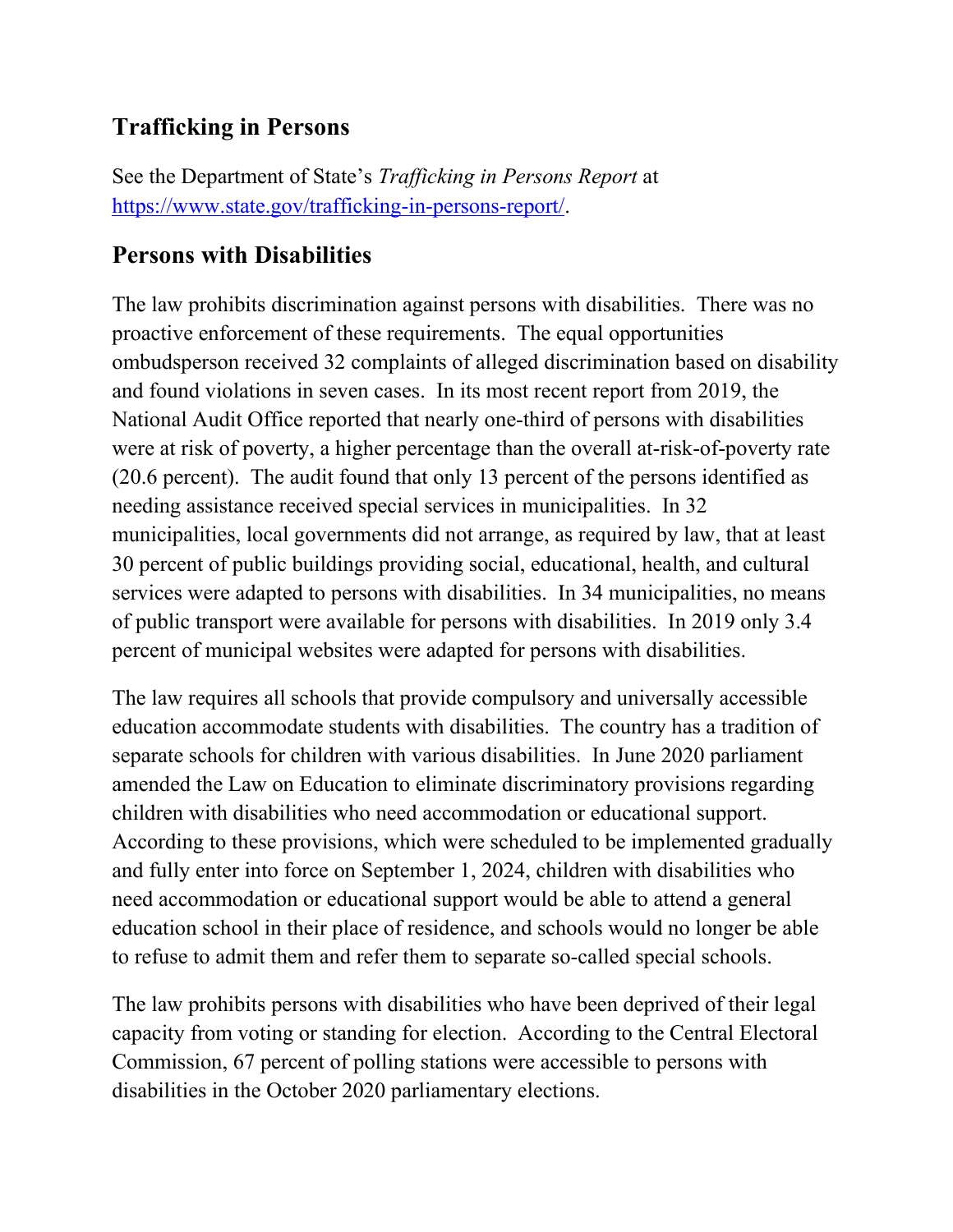Considering the recommendations of the parliamentary ombudsperson, on March 3, the minister of health determined that the Ministry of Health would allow involuntarily hospitalized persons with mental or behavioral disorders to receive an independent mental health assessment.

According to the NGO the Lithuanian Forum for Persons with Disabilities (LFPD), deinstitutionalization has been slow in the country, with too little attention paid and inadequate funding devoted to the creation of independent living arrangements for individuals with disabilities.

According to the LFPD, a small number of persons with disabilities sought help in cases of domestic violence. The LFPD suspected that persons with disabilities did not have information concerning state-provided aid available for survivors of domestic abuse.

Those living in closed social care institutions and admitted to or involuntarily hospitalized in psychiatric hospitals were among the most seriously affected during the pandemic. After assessing the risks of human rights abuses during the quarantine as well as considering calls from residents and their relatives, the staff of the parliamentary ombudsperson office provided consultations to residents of social care institutions on the topics of ensuring human rights and freedoms and a sense of security during the quarantine.

# **HIV and AIDS Social Stigma**

The I Can Live NGO coalition worked with drug addicts and other vulnerable groups and noted that individuals with HIV and AIDS continued to be subject to discrimination, including in employment, and were treated with fear and aversion. According to the *People Living with HIV Stigma Index* conducted by the NGO coalition in 2018, 90 percent of persons with HIV feared revealing their status to others, and 83 percent were not aware of laws protecting them from discrimination. Of those who believed discrimination occurred, 67 percent reported being intimidated from taking action.

# **Acts of Violence, Criminalization, and Other Abuses Based on**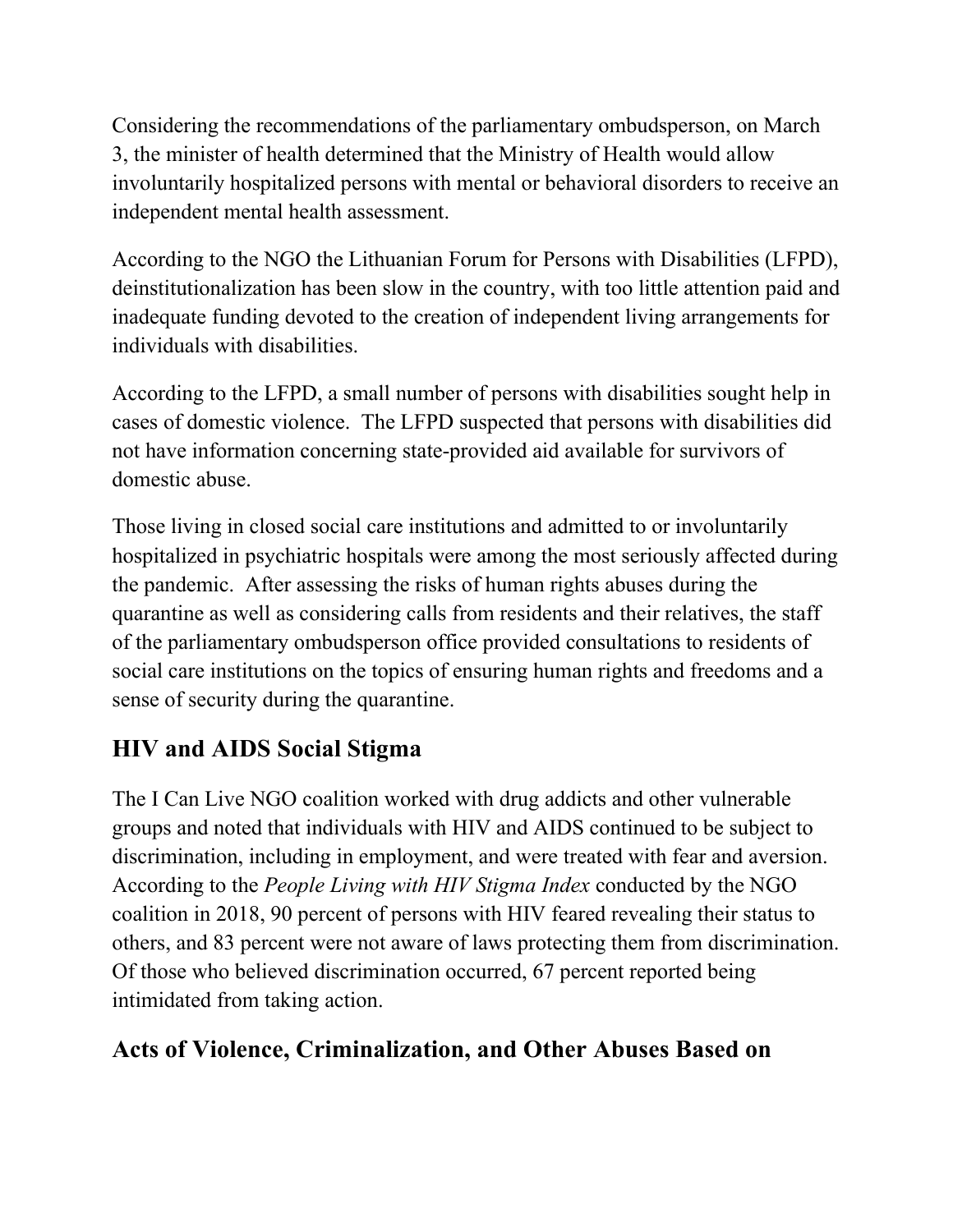### **Sexual Orientation and Gender Identity**

The law prohibits discrimination based on sexual orientation, and sexual orientation may be an aggravating factor in crimes against LGBTQI+ persons. However, it states that any information that "encourages a concept of marriage and family other than the one stipulated in the Constitution of the Republic of Lithuania or in the Civil Code of the Republic of Lithuania" is detrimental to minors and should be restricted. According to Amnesty International, this law violates the freedom of self-expression of LGBTQI+ persons. Gender identity remains unrecognized in the law. Societal attitudes toward LGBTQI+ persons remained largely negative, and LGBTQI+ persons experienced stigma, discrimination, and violence. A 2019 poll by the Baltijos Tyrimai market and public opinion research company noted that one-third of citizens viewed LGBTQI+ individuals as undesirable neighbors. Transgender persons were vulnerable and regularly experienced extreme violence and death threats, and legal barriers and discriminatory practices often inhibited them from receiving health care. Most LGBTQI+ persons who experienced violent acts did not report them due to a lack of trust in the legal system. During the first-ever pride march in the city of Kaunas on September 4, eggs and potatoes were thrown at participants by protesters, who also shouted obscenities during the event.

On December 31, Minister of Justice Evelina Dobrovolska signed an order allowing transgender persons to change their names and ending the requirement to provide medical proof of gender reassignment. The order was scheduled to take effect on February 2, 2022.

# **Section 7. Worker Rights**

# **a. Freedom of Association and the Right to Collective Bargaining**

The law provides for the right of workers, except the armed forces, to form and join independent unions, bargain collectively, and conduct legal strikes. The law prohibits employer discrimination against union organizers and members and requires reinstatement of workers fired for union activity. These provisions also apply to migrant workers.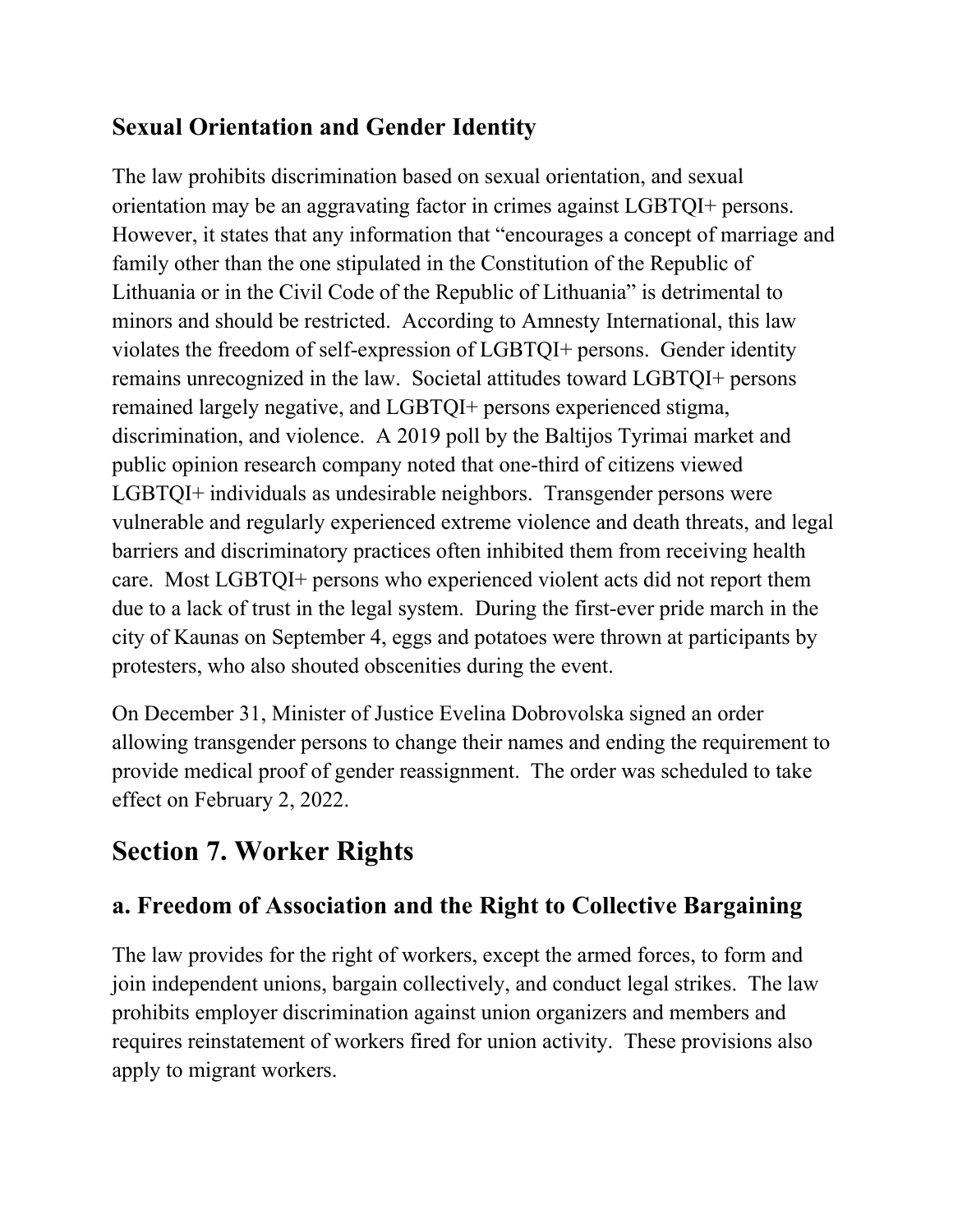There were some specific legal limits to these rights. The law bans sympathy strikes. It also prohibits law enforcement officials, first-aid medical workers, and other security-related personnel from collective bargaining and striking, although they may join unions. The law does not afford workers in essential services, whose right to strike is restricted or prohibited, alternative procedures for impartial and rapid settlement of their claims or a voice in developing such procedures.

Labor-management disputes are settled by a labor arbitration board formed under the jurisdiction of the district court where the registered office of the enterprise or entity involved in the collective dispute is located. Although the law establishes the binding character of the decision upon the parties, the decisions cannot lay down rights or obligations of individuals and are not enforceable by the courts. Labor-code procedures make it difficult for some workers to exercise the right to strike. The law allows an employer to hire replacement workers in certain sectors to provide for minimum services during strikes.

The government generally respected freedom of association but did not effectively enforce applicable laws, and penalties are not commensurate with those for other laws involving denials of civil rights, such as discrimination. According to the International Trade Union Confederation, the judicial system was slow to respond to cases of unfair dismissal, and no employer faced penal sanctions for antiunion discrimination as envisaged in the law. No courts or judges specialized in labor disputes.

Employers did not always respect collective bargaining rights, and managers often determined wages without regard to union preferences, except in large factories with well-organized unions.

# **b. Prohibition of Forced or Compulsory Labor**

The law prohibits and criminalizes all forms of forced or compulsory labor, and the government generally enforced the law effectively. Penalties are commensurate with those for other analogous serious crimes, such as kidnapping.

There were instances of forced labor, most of which involved local men subjected to forced labor abroad. Foreign workers from Belarus, Russia, and Ukraine were at risk of labor trafficking as long-haul truck drivers, builders, ship hull assemblers,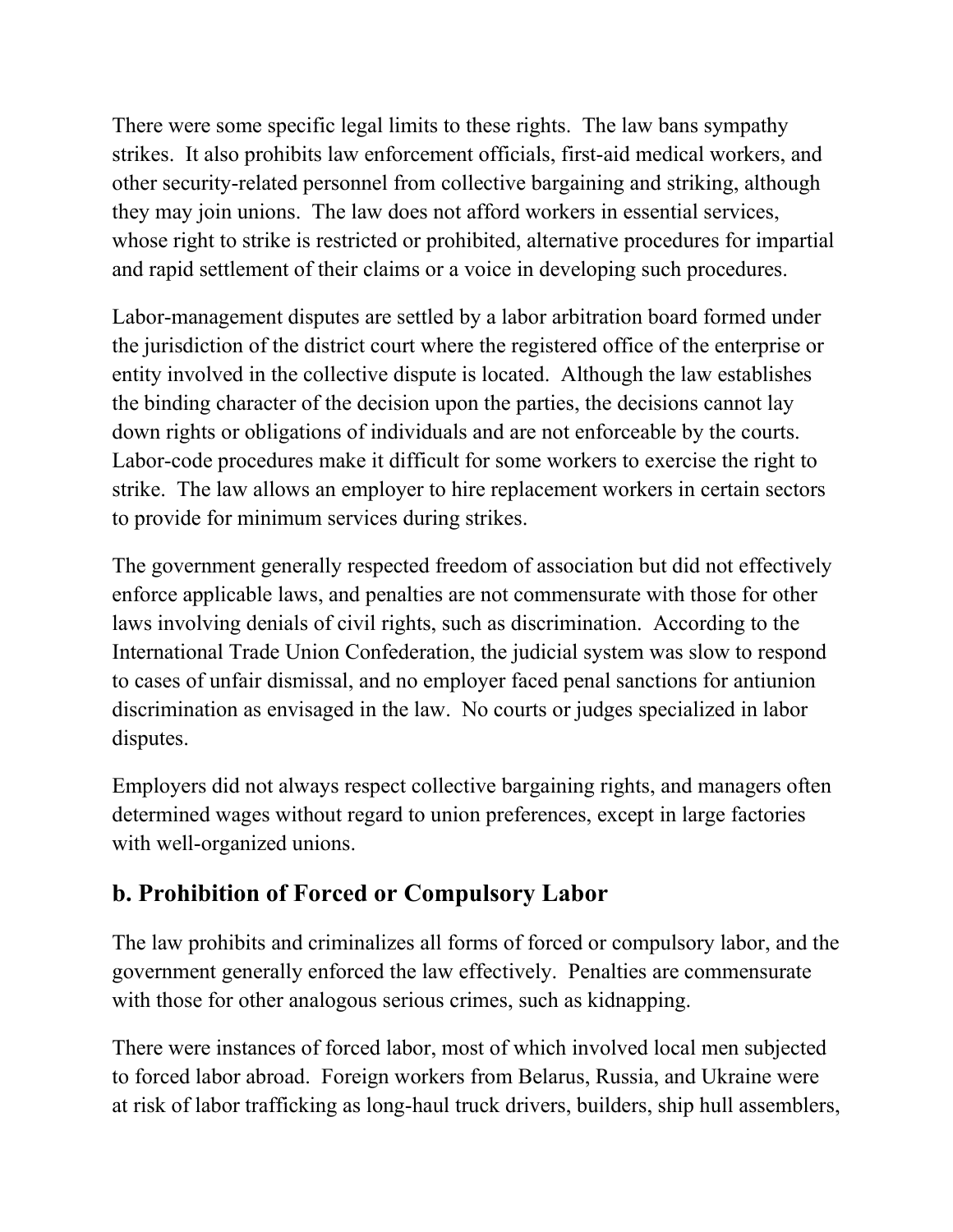and welders.

Also see the Department of State's *Trafficking in Persons Report* at [https://www.state.gov/trafficking-in-persons-report/.](https://www.state.gov/trafficking-in-persons-report/)

#### **c. Prohibition of Child Labor and Minimum Age for Employment**

The law prohibits and criminalizes all of the worst forms of child labor and provides for the protection of children from exploitation in the workplace, including limitations on working hours, occupational safety, and health restrictions. The law sets the minimum age for most employment at 16 but allows the employment of children as young as 14 for light work with the written consent of the child's parents or guardians and school. The government has not created a list of jobs considered "light work." The law mandates reduced work hours for children, allowing up to two hours per day or 12 hours per week during the school year and up to seven hours per day or 32 hours per week when school is not in session. According to the law, hazardous work is any environment that may cause disease or pose a danger to the employee's life, such as heavy construction or working with industrial chemicals. Under the law children younger than 18 may not perform hazardous work. Penalties for violations of child labor laws were commensurate with those for other analogous serious crimes, such as kidnapping.

The State Labor Inspectorate is responsible for receiving complaints related to employment of persons younger than 18. The government effectively enforced the law. In the first eight months of the year, the inspectorate identified 19 cases in which children were working illegally in the agriculture, retail, manufacturing, construction, and service sectors.

### **d. Discrimination with Respect to Employment and Occupation**

The law prohibits employment discrimination but does not specifically address HIV-positive or other communicable disease status, or gender identity. The law obliges the employer to implement the principles of gender equality and nondiscrimination, which prohibit direct and indirect discrimination, and psychological and sexual harassment. The employer must apply the same selection criteria and conditions when hiring new employees; provide equal working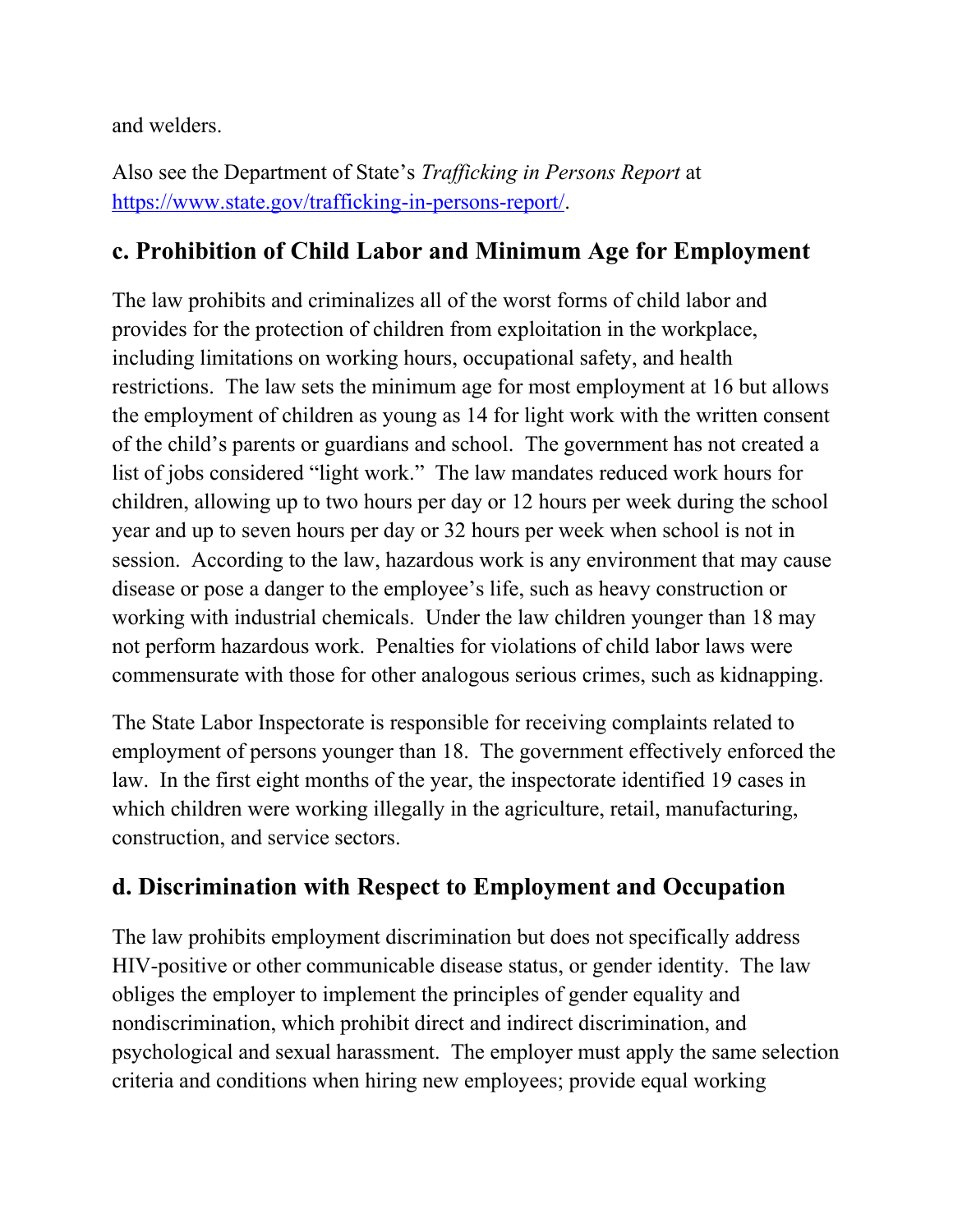conditions, opportunities for professional development, and benefits; apply equal and uniform criteria for dismissal; pay equal wages for the same work and for work of equal value; and take measures to prevent psychological and sexual harassment in the workplace.

The government effectively enforced the law, and penalties were commensurate with laws related to civil rights, such as election interference.

The law stipulates that discrimination based on sex should also cover discrimination related to pregnancy and maternity (childbirth and breastfeeding). A pay gap between men and women continued to exist. In addition, government social payments were not equal for men and women, contributing to a higher poverty rate among elderly women.

The EOO monitored the implementation of discrimination laws. As of September 1, the EOO received 32 complaints related to employment. To address the gender equality problem, the EOO worked with the governmental Family Policy Commission, which ensures cooperation between state and municipal institutions that formulate family policy and related legislation. The EOO prepared a gender equality self-assessment tool for employers and conducted a series of targeted training sessions on gender equality. Under the law the age requirements for women and men to retire with full or partial pension benefits are not equal.

NGOs reported that workers in the Romani, LGBTQI+, and HIV-positive communities faced social and employment discrimination (see section 6). Non-Lithuanian speakers and persons with disabilities faced discrimination in employment and workplace access.

# **e. Acceptable Conditions of Work**

**Wage and Hour Laws:** The labor law limits annual maximum overtime to 180 hours and establishes different categories of work contracts, such as for permanent, fixed-term, temporary agency, apprenticeship, project, job-sharing, employeesharing, and seasonal work. Employers and employees may mutually agree to a higher amount of maximum overtime through the collective bargaining process.

According to the National Department of Statistics, as of January 1, the minimum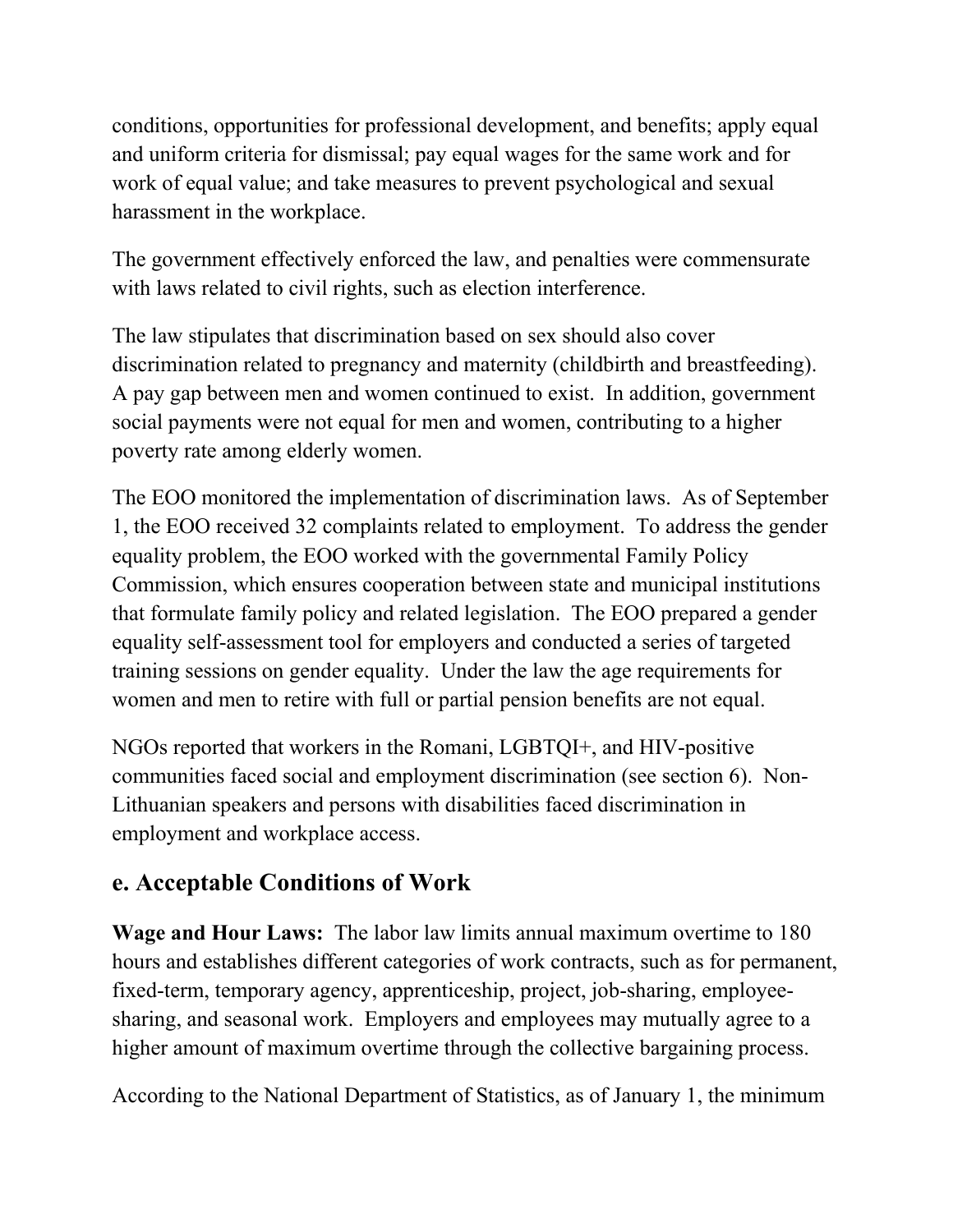monthly wage increased by 6 percent and was above the poverty line. The Statistics Department reported that 585,000 persons in the country lived below the poverty risk line in 2020. The poverty risk level stood at 20.9 percent in the country, up by 0.3 percent from 2019.

**Occupational Safety and Health:** Occupational safety and health (OSH) standards were appropriate for the main industries in the country, such as petroleum refining, food processing, energy supplies, chemicals, furniture, wood products, textiles, and clothing. The law applies to both national and foreign workers. The government effectively enforced OSH laws, and penalties were commensurate with those for crimes such as negligence.

The State Labor Inspectorate (SLI), which is responsible for implementing labor laws, had a staff sufficient to enforce compliance. During the first eight months of the year, the inspectorate conducted 2,449 inspections at companies and other institutions. Of these cases, 80 percent were related to underpayment of wages, late payment of wages, or worker safety. Workers dissatisfied with the results of an investigation may appeal to the court system. According to the SLI, violations of wage, overtime, and OSH laws occurred primarily in the construction, retail, and manufacturing sectors. The inspectorate received complaints concerning hazardous conditions from workers in the construction and manufacturing sectors.

As of September 13, the SLI recorded 2,930 accidents at work, including 22 fatal accidents, compared with 2,533 and 22, respectively, in 2020. Most accidents occurred in the transport, construction, processing, and agricultural sectors. To address the problem, the inspectorate continued conducting a series of training seminars for inspectors on technical labor inspection.

The SLI also issued reports on downtime arrangements, recommendations and regulations on labor relations during emergency situations and quarantines, and support to workers and employers available during a pandemic. Inspectors have the authority to make unannounced inspections. Responsibility for identifying unsafe situations remains with OSH experts and not the worker. The law provides workers the right to remove themselves from a hazardous workplace without jeopardizing their employment. Workers have the legal right to request compensation for health concerns arising from dangerous working conditions.